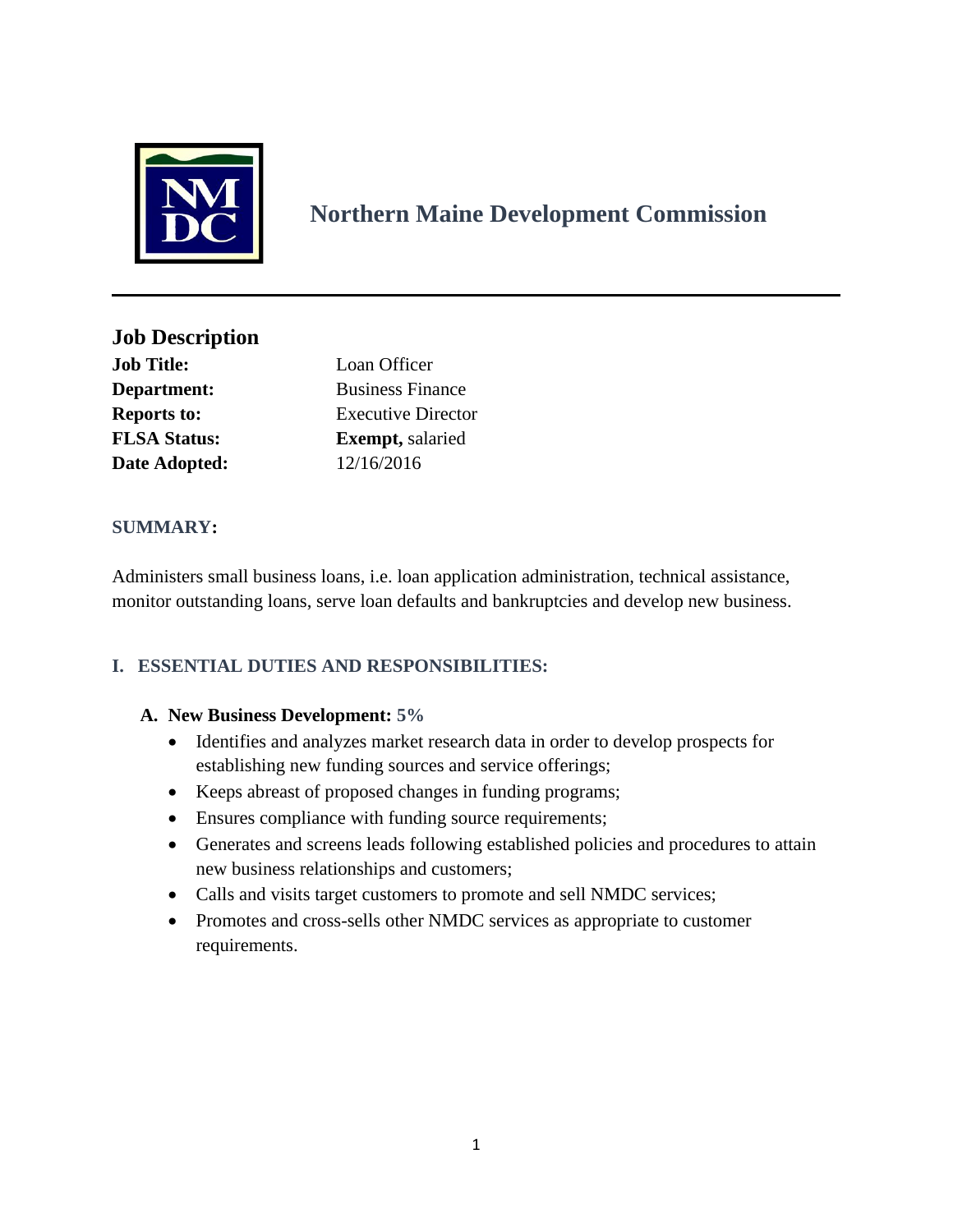## **B. Administers Loan Applications: 25%**

- Responds to customer information requests or inquiries involving small business loans, revolving loan programs, Small Business Administration (SBA) 504 loans, etc;
- Interviews customers and requests specified information for loan application;
- Determines which funding program is best suited to customer's needs;
- Evaluate credit worthiness through credit reports, background checks, reference checks and other pertinent information.
- Analyzes applicant financial status, credit, banking status and other information to determine feasibility of granting loan;
- Provides initial determination on project feasibility and fit.
- Oversees and ensures accuracy and performance of loan administration and processes, such as receipt of applications from prospective applicants, completeness of loan packages and timely processing, funding and loan closings;
- Corresponds with or interviews applicants or creditors to resolve questions regarding applicant information;
- Ensures that funding is available to cover the loan requests;
- Compiles loan package and facilitates negotiation of loan structure with applicant, including fees, loan repayment options and other credit terms;
- Refers loans and/or makes recommendations to the appropriate loan approving party.

# **C. Loan Presentations to Business Finance staff meetings and NMDC Loan Review Committee: 10%**

- Prepare Loan Proposal and supporting documentation;
- Analyze and present loan package.
- Prepares commitment letters upon approval.
- Conducts pre-closing and closing activities/processes.

## **E. Provides Technical Support: 40%**

- Administers Technical Support Program for Microloan and Rural Micro-Entrepreneur Assistance Program (RMAP)
- Provides direct business consulting services to loan clients, documents activities;
- Assists customers in finding solutions to issues and/or refer them to experts;
- Assists customers with business growth, i.e. developing a plan for controlled growth and future funding sources.

## **F. Monitors Outstanding Loans: 15%**

• Reviews weekly loan status reports;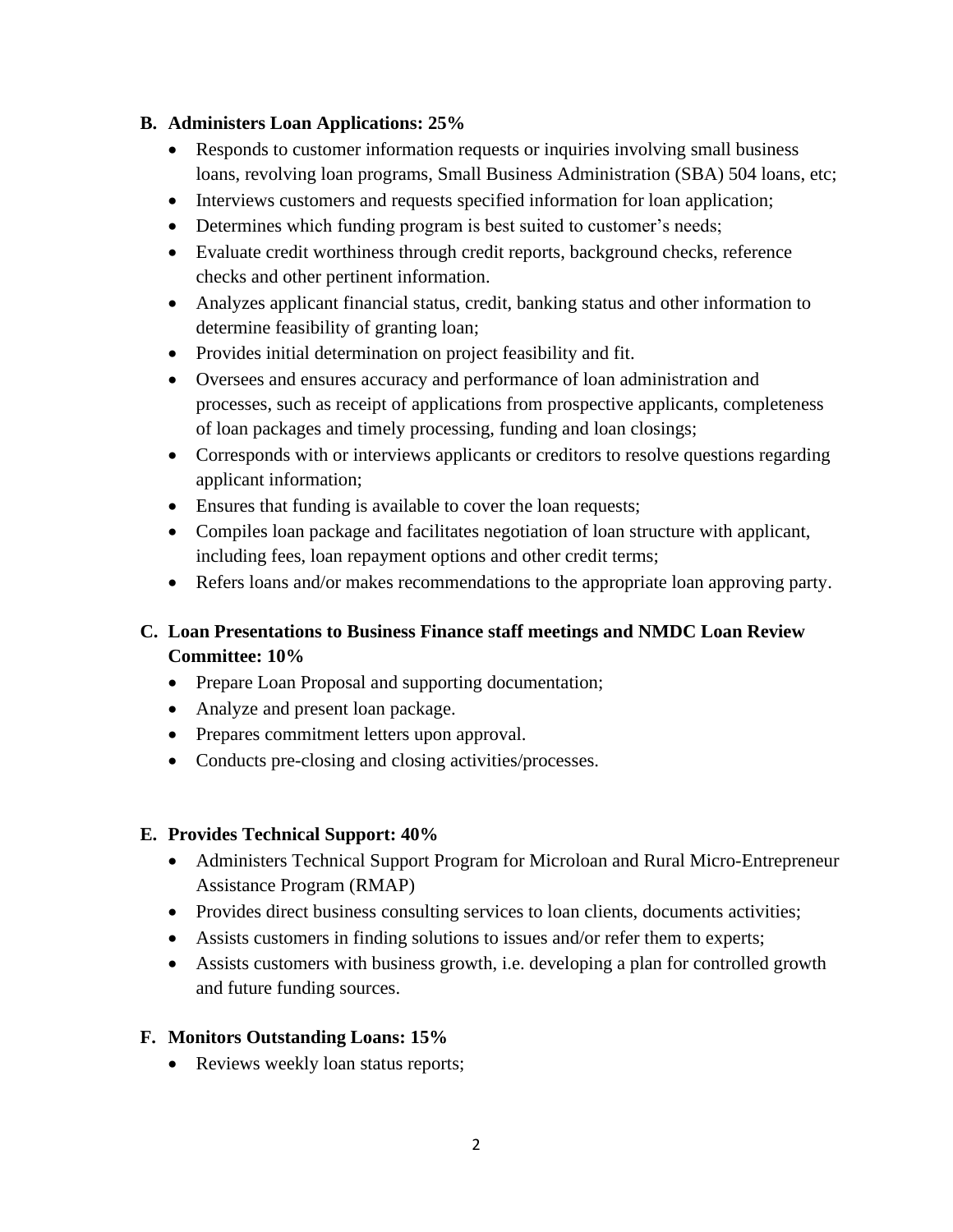- Makes recommendations to management as to course of action needed to ensure loan is paid in full;
- Researches opportunities for loan restructuring to avoid loan default and/or legal action.

## **G. Services Loan Defaults and Bankruptcies: 3%**

- Works with delinquent customers to avoid loan defaults;
- Works with lenders regarding delinquent customers;
- Initiates legal action against delinquent customers when necessary;
- Provides necessary documentation to legal counsel;
- Communicates loan status, legal action and timetables to management;
- Repossess assets securing loans and liquidate assets in a timely fashion and pursues any deficiencies;
- Reviews bankruptcy notices;

#### **H. Miscellaneous Duties: 2%**

- Keeps current with NMDC loan programs and program information requirements;
- Assists in Community Development Block Grant (CDBG) applications for Phase I and II when appropriate.
- Other duties as assigned.

## **II. KNOWLEDGE AND SKILLS REQUIRED:**

#### **1. Education:**

Bachelor's degree required from a four-year college or university. Preferred major in Business Management and/or Accounting. Masters Degree in Business preferred.

#### **2. Experience:**

One to three years of related experience and/or training in commercial lending.

## **3. Communications Skills:**

Ability to read, analyze and interpret complex documents, financial reports and legal documents. Ability to respond to inquiries or complaints from customers, regulatory agencies or members of the general public. Ability to prepare presentations and write reports. Ability to effectively present information to internal and external management.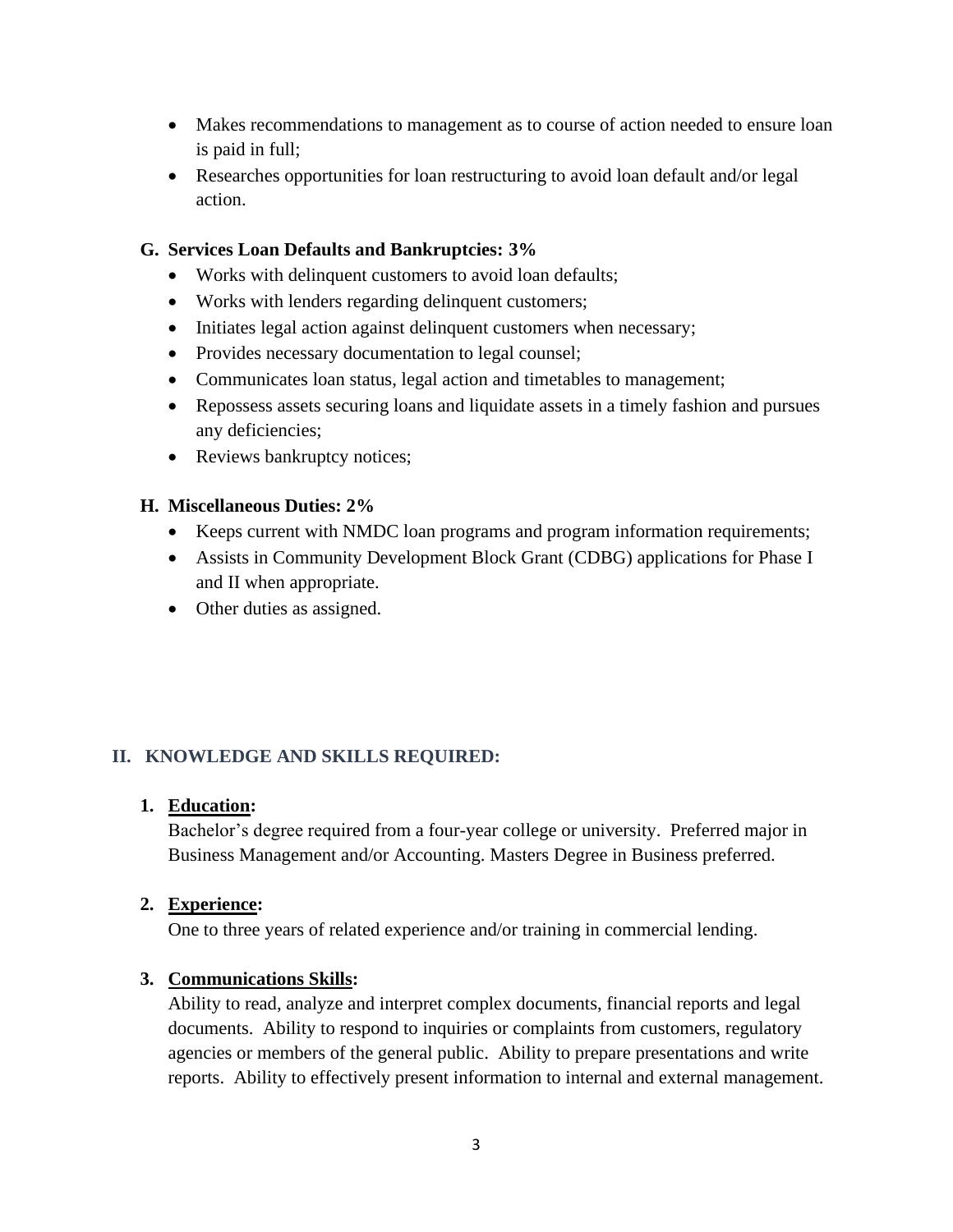#### **4. Specialized Skills:**

Ability to use intermediate accounting principles to analyze customer's cash flow, income/expenses, profit/loss and margins. Routinely prepares correspondence, spreadsheets and/or reports using word processing and spread sheeting, following policies and procedures. Knows policies, procedures and funding source requirements and can recommend a course of action to others.

#### **5. Certifications, Licenses, Registrations:**

Valid driver's license.

## **III. RESPONSIBILITY AND COMPLEXITY:**

#### **1. Judgment:**

Procedures for doing the work have been established and a number of specific guidelines are available. The number and similarity of guidelines and work situations requires the employee to use judgment in locating and selecting the most appropriate guidelines, references and procedures for application and in making minor deviations to adapt the guidelines in specific cases. Situations to which the existing guidelines cannot be applied or significant proposed deviations from the guidelines are referred to the supervisor.

## **2. Complexity of Duties:**

Wide variety of duties requiring general knowledge of work location policies and procedures that guide the exercise of judgment and decision making within the specifications of standard practice. Guidance is sought from a higher level of experience for complex situations not previously covered. Duties require some judgment, planning and initiative to work independently toward general results and making decisions based on precedent and/or federal, state or local rules and regulations.

#### **3. Reasoning Ability:**

Ability to solve practical problems and deal with a variety of concrete variables in situations where only limited standardization exists. Ability to interpret a variety of instructions furnished in written, oral, diagram or schedule form.

#### **4. Decision Making and Work Impact:**

Decisions are made within an established framework of clearly defined procedures. Inappropriate decisions, recommendations or errors would normally cause moderate delays and additional allocation of funds and resources within the work location or a moderate impact on profit or loss or on the integrity of the work location or company.